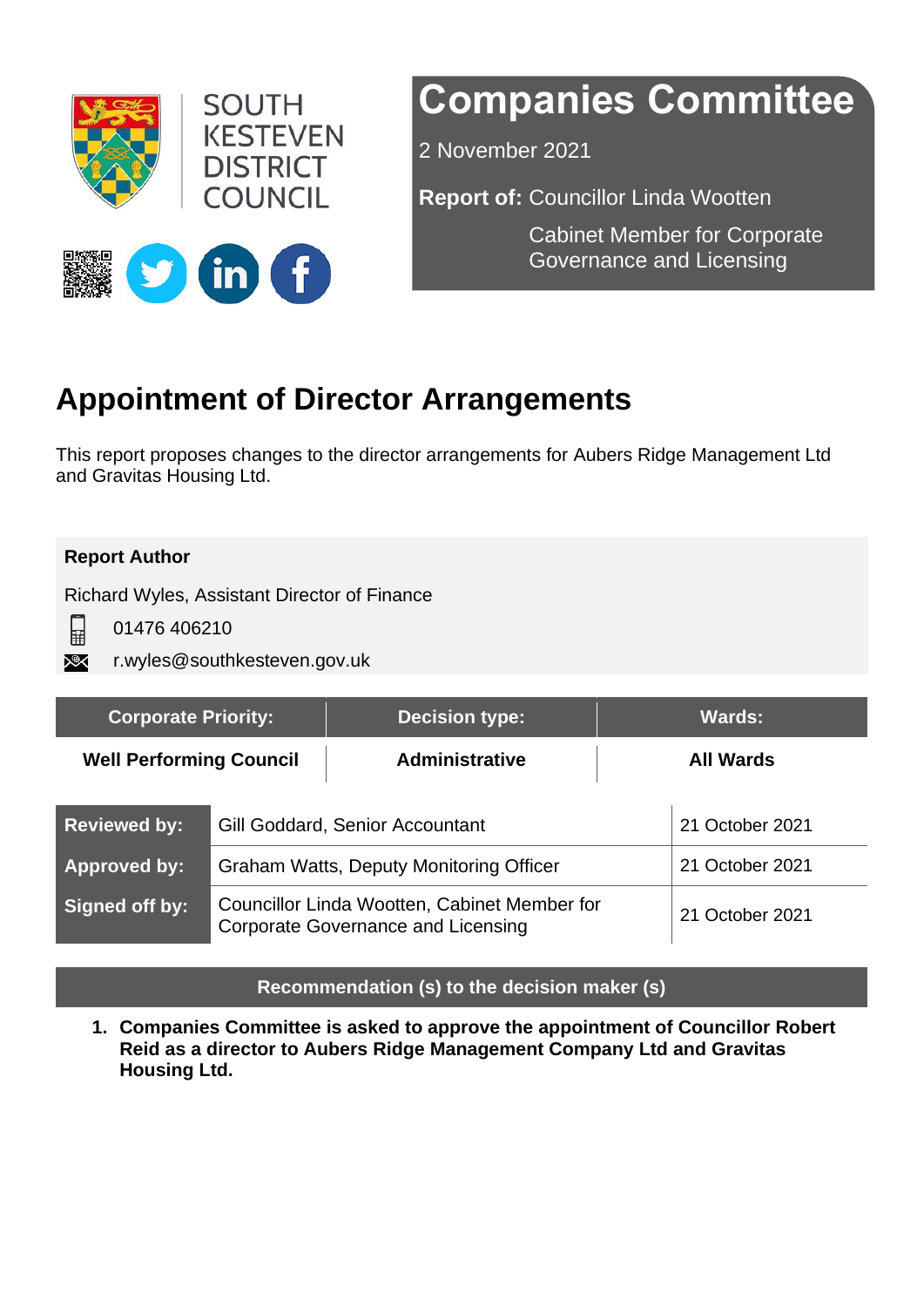# **1 The Background to the Report**

- 1.1 Due to recent changes in the portfolio allocation of the Cabinet members it is necessary to update the director arrangements for Aubers Ridge Management Company Ltd and Gravitas Housing Ltd. Councillor Robert Reid is the Cabinet member for Housing and Property and so being a director for the housing companies sits within the broader housing portfolio responsibility. Councillor Barry Dobson will be removed from the Board upon the appointment of Councillor Robert Reid.
- 1.2 This proposal is addition to Councillor Kelham Cooke and Richard Wyles who are both directors of Aubers Ridge Management Company Ltd and Gravitas Housing Ltd.

# **2 Consultation and Feedback Received, Including Overview and Scrutiny**

2.1 Companies Committee is asked to consider and approve the addition of Councillor Robert Reid as set out in this report.

# **3 Available Options Considered**

3.1 The recommendation set out in the report complies with the requirements of the Articles of Association for each company.

# **4 Preferred Option**

4.1 This is set out in the report.

### **5 Reasons for the Recommendation (s)**

5.1 This is set out in the report.

# **6 Next Steps – Communication and Implementation of the Decision**

6.1 Should the Companies Committee approve the recommendation, then Companies House records will be updated accordingly.

# **7 Financial Implications**

7.1 There are no financial implications arising from this report.

**Financial Implications reviewed by: Richard Wyles, Assistant Director of Finance and s151 Officer** 

#### **8 Legal and Governance Implications**

8.1 In accordance with the terms of reference of the Committee, members are asked to approve the appointment of Councillor Robert Reid for Aubers Ridge Management Company Ltd and Gravitas Housing Ltd.

#### **Legal Implications reviewed by: Graham Watts, Deputy Monitoring Officer**

# **9 Equality and Safeguarding Implications**

9.1 None.

# **10 Risk and Mitigation**

- 10.1 None.
- **11 Community Safety Implications**